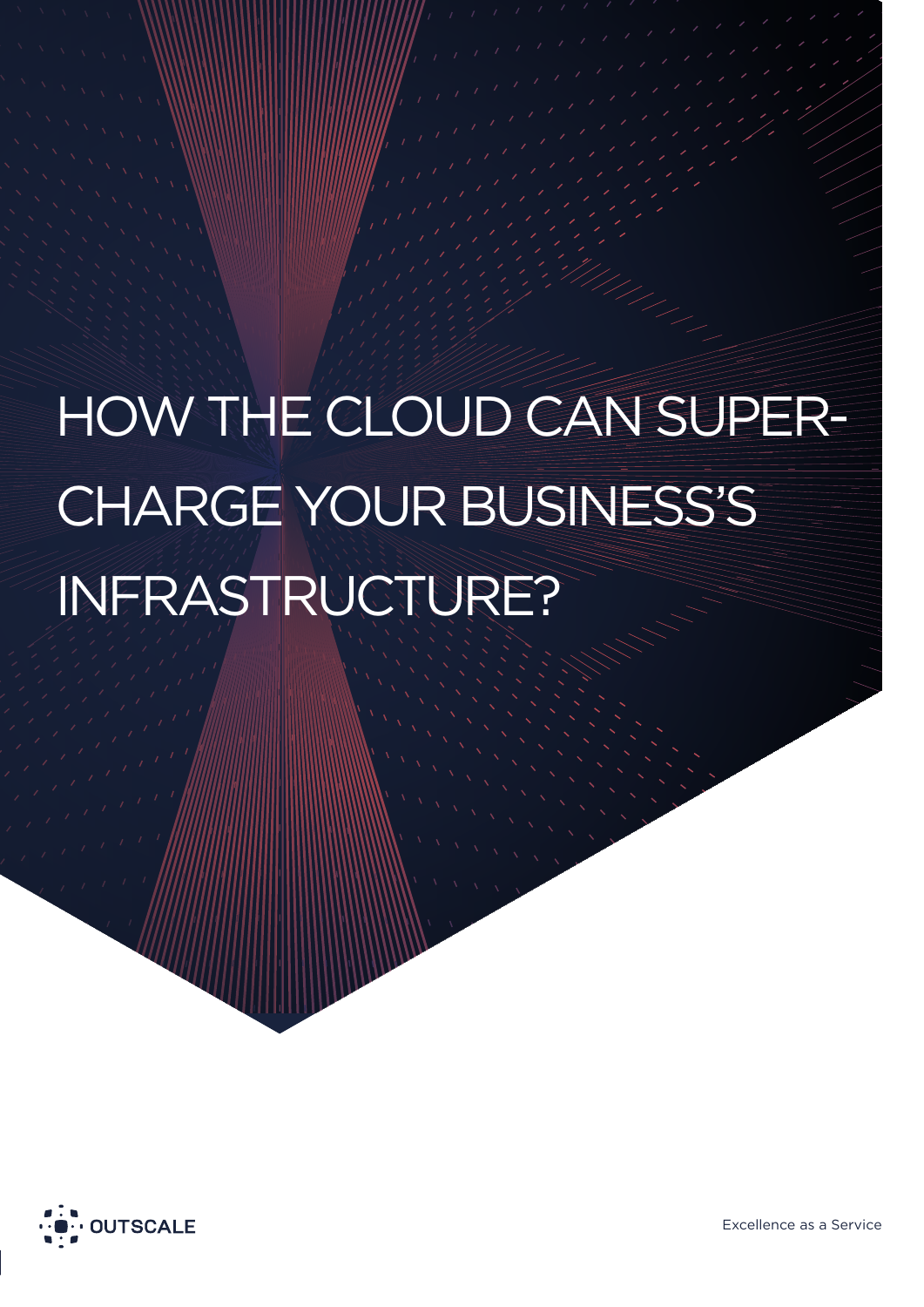### Introduction

In the modern business world, there's one thing that organizations seek above all else: flexibility. To be flexible means to be capable of adapting to rapidly changing market conditions; to be flexible means having the necessary resources to approach and surmount any roadblock your organization might face. In the past, this level of flexibility was all-too-often the domain of massive enterprises; large organizations with the capital necessary to spin up new servers and create custom-tooled environments for testing and deployment.

Cloud computing's changed that. Thanks to the advances brought about by this revolutionary technology, any business, no matter how small, can gain direct and immediate access to whatever infrastructure they require. Not surprisingly, this has evened the playing field between market leaders and small businesses a great deal - in some cases, it's actually given startups the necessary means to surpass the top dogs in their industry.

That brings us to our topic for this piece. We're going to look at a few ways Infrastructure-as-a-Service can serve your organization. In short, we're going to tell you precisely why IaaS is a very, very good thing.

Let's start with application development.

## Infrastructure-As-A-Service Is The Perfect Load Testing Platform

Load testing. Every developer's worried about it at one point or another. The notion that an an otherwise successful application launch might collapse under its own popularity, the idea that an enterprise deployment could fold like a house of cards right when the business needs it most; these are situations developers go out of their way to avoid.

In order to do so, extensive load testing is necessary. Unfortunately, most applications don't actually receive that. At best, they're put against a small portion of real-world load in a simulated environment; one that fails to accurately mirror the real world.

The developers aren't to blame for this, of course. Writing tests that accurately mirror real environments is difficult. It's nigh impossible to write one comprehensive enough to cover all your bases, and all too easy to miss the one scenario where a poorly-optimized code path brings the rest of your application to its knees.

That said, difficulty's no excuse for neglecting load testing - especially now. In the days before the cloud, load testing was expensive. Businesses needed more servers and bandwidth than they usually had access to; a substantial capital investment which rarely - if ever - made financial sense.

As a result, many businesses compromised on load testing. They made their best guess about the resources needed by a production environment, or oversized to ensure nothing could be taken down. Thanks to the cloud, neither route is necessary.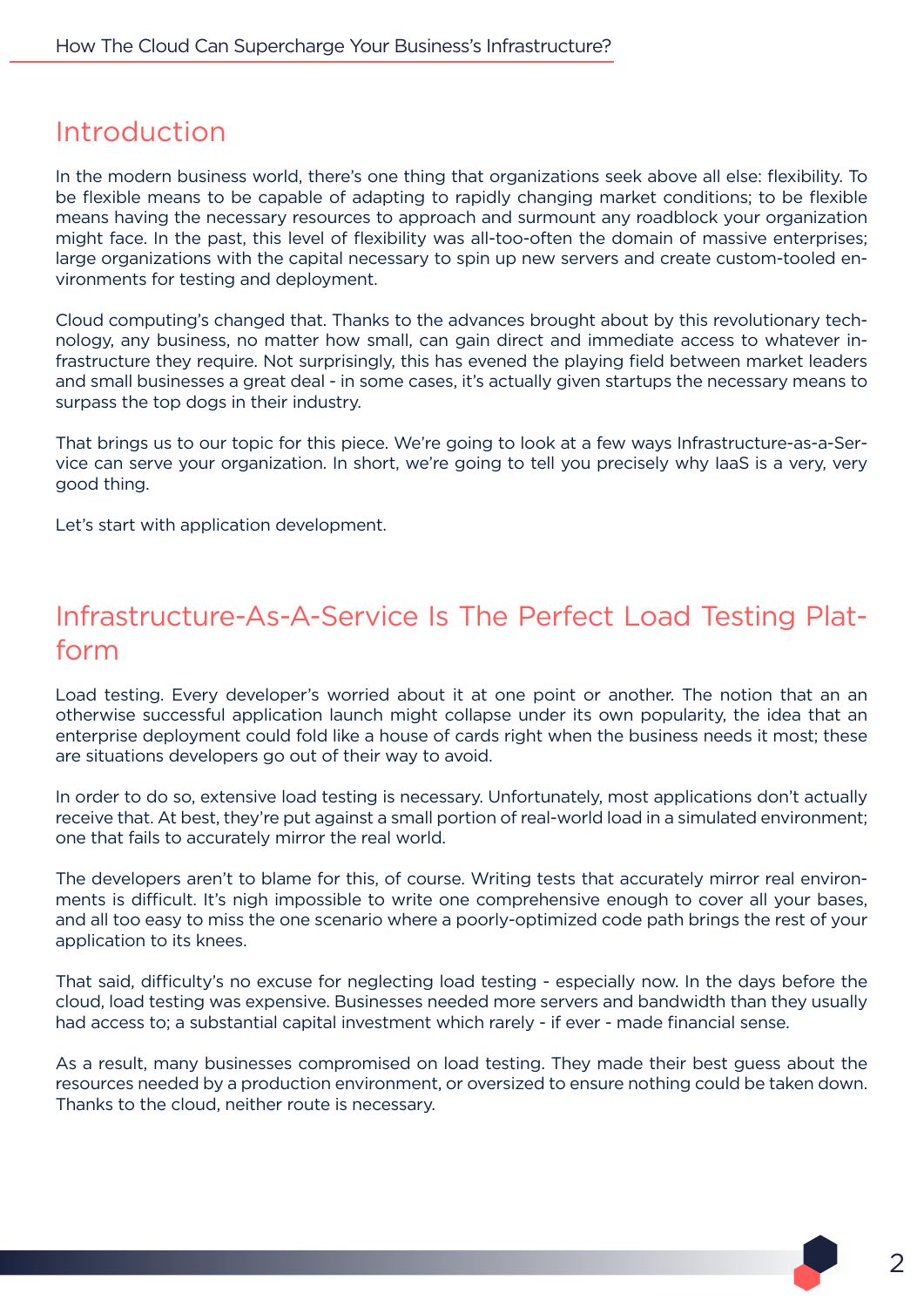Code changes can be pushed to testing or staging servers, and then load tested using temporary server networks built in the same cloud environment. Once the testing is over, the servers can be spun down and the company only pays for the resources they use. Developers don't have to keep permanent redundant infrastructure for testing purposes.

Thanks to the cloud, the cost of a production failure under load is more expensive than the testing process - which means load testing is now a financially viable option. This is far from the only way infrastructure-as-a-service can help your organization, of course. It's an incredibly powerful tool in the hands of any business - particularly smaller ones.

### Infrastructure-As-A-Service Is Ideal For Small Businesses

Of all the narratives concerning the cloud, the one that rings loudest is that involving Infrastructure-as-a-Service. It goes something like this: IaaS is for startups that require networks and servers without capital investment, it's for enterprises which need massive, scalable, redundant, and programmable infrastructure deployments. There's no middle ground - small businesses are better off using SaaS.

This idea is a fallacy, and an absurd one at that.

Although small businesses don't have large infrastructure requirements, many still make use of something known as the 'datacenter in a closet' model of computing. A few PCs shoved in a room somewhere in the office; computers responsible for running payroll processing, customer databases, backups, mission critical software; et-cetera. Most of these organizations don't even have an IT expert on hand - they contract management of their servers and networks to freelance professionals.

This model is risky, financially wasteful, and barely functional. Infrastructure-as-a-Service provides a far better alternative. Part of the reason is because it can be managed remotely, avoiding unnecessary site visits by IT; the majority of maintenance and configuration can be done without having to pay a visit to the office.

There's also the matter of data integrity. If a small business with a data closet suffers an incident that causes their data to be wiped out, they're out of luck until they can access their offsite backups and hardware. With the cloud, no such risk exists - the chance of something catastrophic happening to cloud servers is incredibly small; even if one set of servers ends up damaged, snapshots and backups can bring an identical network online in hours rather than weeks.

Scalability, too, is a significant advantage. Though scaling not often something small businesses need to be concerned with, the ability to effortlessly deploy additional servers is a boon that shouldn't be overlooked. Every business has the odd period where they require a bit of extra computing power - maybe they need to run some tests, speed up payroll processing, or create a staging environment; these tasks that would be onerous with a traditional data closet are made trivial with the cloud.

The cloud is for everyone, not just Silicon Valley startups and Internet giants. Small businesses, too, can enjoy significant gains by making use of IaaS. To believe otherwise is foolish.